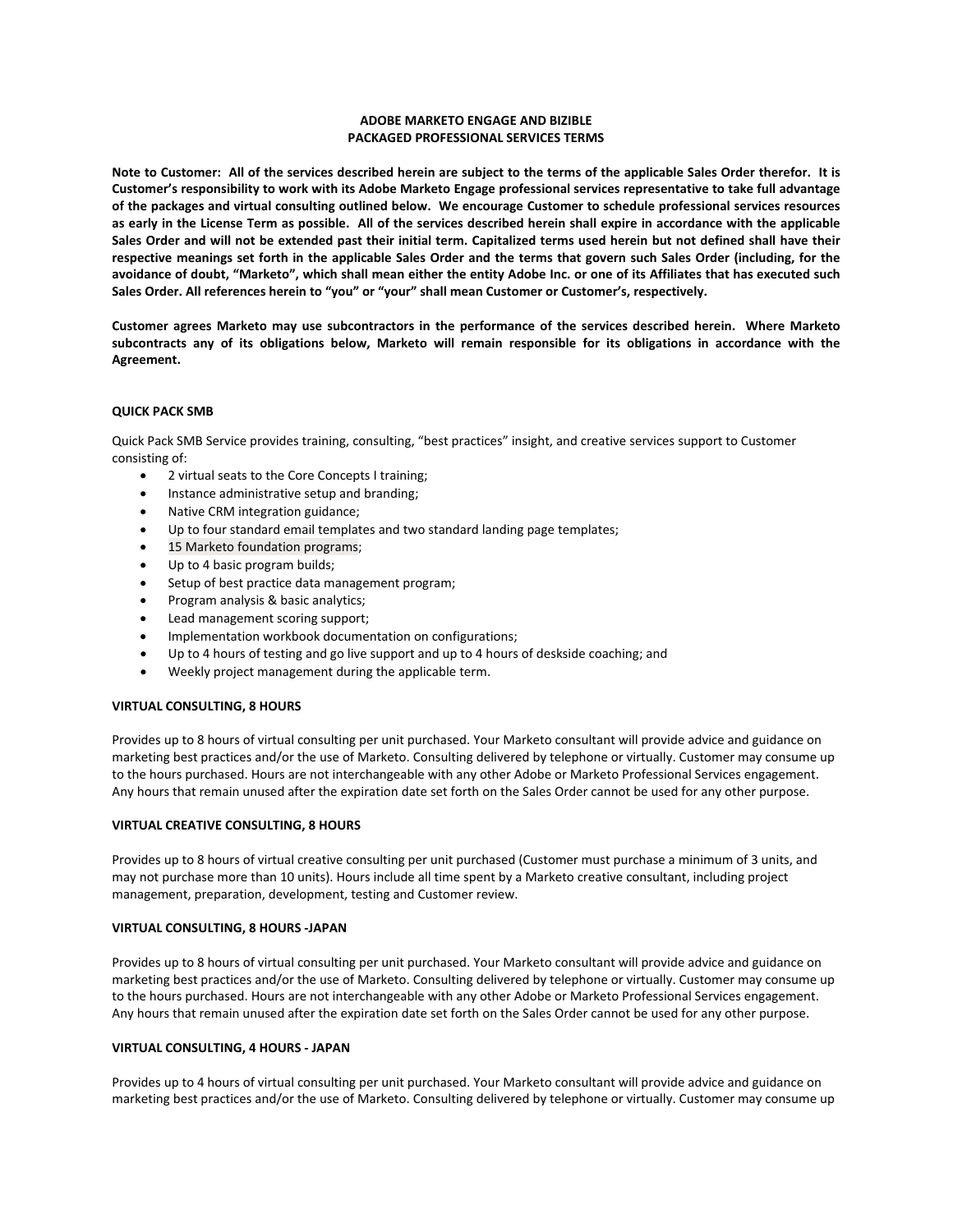to the hours purchased. Hours are not interchangeable with any other Adobe or Marketo Professional Services engagement. Any hours that remain unused after the expiration date set forth on the Sales Order cannot be used for any other purpose.

## **LAUNCH PACK SELECT JAPAN**

Launch Pack Select Japan provides training, virtual consulting, and creative services support to Customer consisting of:

- a First Year Success Plan;
- access to best practices program templates;
- technical configuration assistance; and
- access to up to four standard email templates and two standard landing page templates.

Launch Pack Select Japan also includes:

- access to up to 6 hours Project Management to help aid your progress;
- access to up to 31 hours virtual consulting assistance for the creation of up to:
	- o one email/newsletter program;
	- o one gated content/web form program;
	- o one nurture/drip program;
	- o one live event program; and
	- o one webinar program.
	- o As well as guidance to:
		- define and execute a source strategy;
		- set up an email deliverability management program;
		- execute a scoring/lead hand-off strategy;
		- execute audience management;
		- establish basic segmentation;
		- enable basic reporting and Performance Insights; and
		- set up a performance center.
- Access to up to 10 additional virtual consulting hours to enable the Web Personalization or Account Based Marketing Essentials features or otherwise applied to the scope of services described for this Launch Pack.

## **LAUNCH PACK PRIME JAPAN**

Launch Pack Prime Japan provides training, virtual consulting, and creative services support to Customer consisting of:

- a First Year Success Plan;
- access to best practices program templates;
- technical configuration assistance; and
- access to up to four standard email templates and two standard landing page templates.

Launch Pack Prime Japan also includes:

- access to up to 15 hours Project Management to help aid your progress;
- access to up to 72 hours virtual consulting assistance for:
	- o the creation of up to:
		- one email/newsletter program;
		- one gated content/web form program;
		- one nurture/drip program;
		- one live event program;
		- one webinar program; and
		- one lifecycle model with associated lifecycle management campaigns; and
	- o guidance as to how Customer can:
		- define and execute a source strategy;
		- set up an email deliverability management program;
		- execute a scoring strategy;
		- execute audience management;
		- establish basic segmentation;
		- enable basic reporting and Performance Insights; and
		- set up a performance center.
	- o enablement assistance for:
		- Web Personalization and Retargeting;
		- Predictive Content; and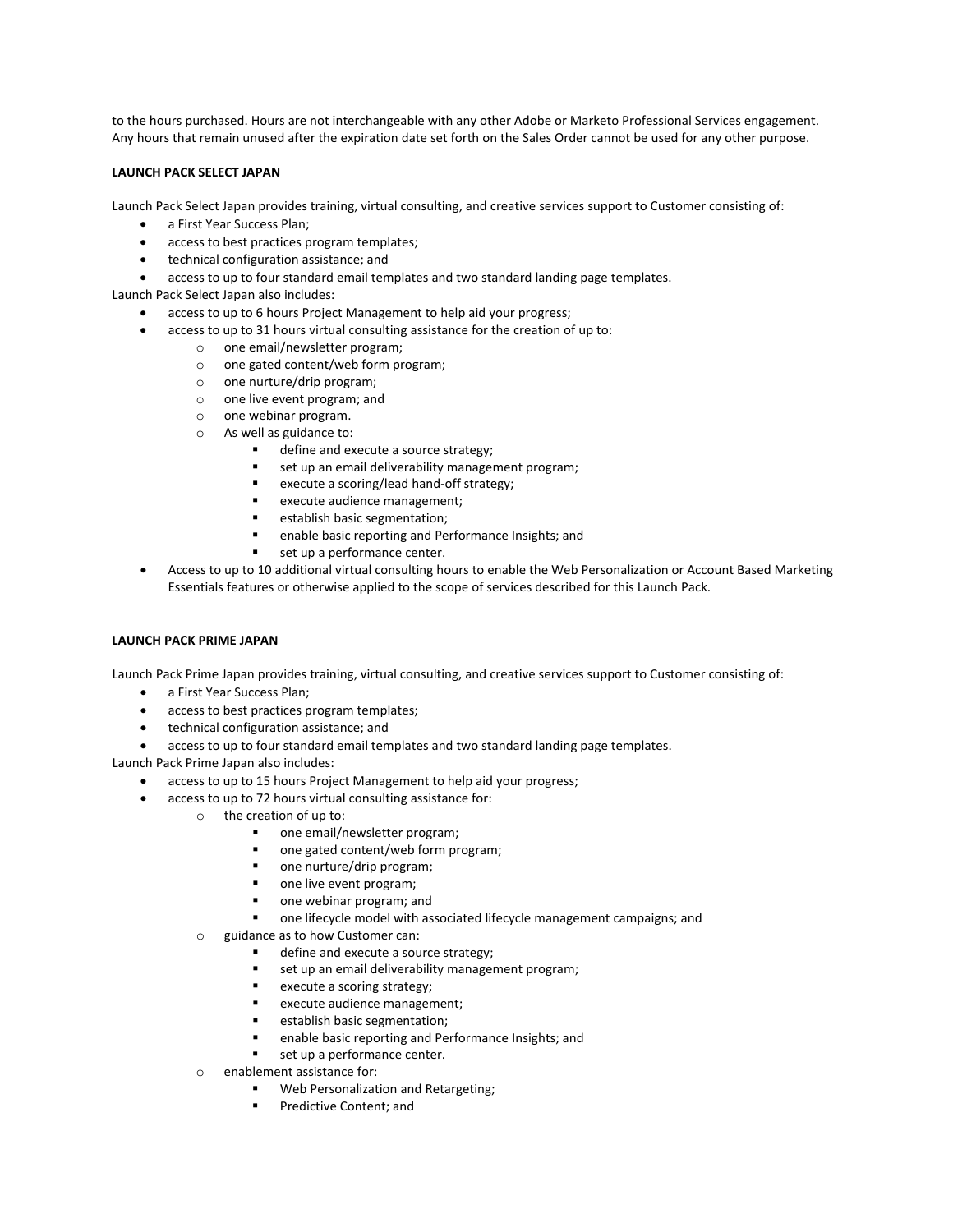Account Based Marketing Essentials.

# **LAUNCH PACK ULTIMATE JAPAN**

Launch Pack Ultimate Japan provides training, virtual consulting, and creative services support to Customer consisting of:

- a First Year Success Plan;
- access to best practices program templates;
- technical configuration assistance; and
- access to up to four standard email templates and two standard landing page templates.

Launch Pack Ultimate Japan also includes:

- access to up to 20 hours Project Management to help aid your progress;
- access to up to 112 hours virtual consulting assistance for:
	- o the creation of up to:
		- one email program;
		- **n** one newsletter marketing program;
		- one gated content program;
		- one web form program;
		- one nurture/drip program;
		- one live event program;
		- one webinar program; and
		- two lifecycle models with associated lifecycle management campaigns; and
	- o guidance as to how Customer can:
		- define and execute a source strategy;
		- set up an email deliverability management program;
		- **execute a scoring strategy;**
		- **IF** implement a lead handoff strategy;
		- **EXECUTE AUDIENCE MANAgement;**
		- **EXECUTE:** establish basic segmentation;
		- enable basic reporting and Performance Insights;
		- set up a performance center; and
		- enable Email Deliverability; and
	- o enablement assistance for:
		- Web Personalization and Retargeting;
		- Predictive Content; and
		- **Account Based Marketing Essentials.**

## **LAUNCH PACK STARTER REGIONAL (EMEA)**

Launch Pack Starter Regional (EMEA) provides training, virtual consulting, and creative services support to Customer consisting of:

- a First Year Success Plan;
- access to best practices program templates;
- technical configuration assistance;
- 2 virtual seats to Core Concepts I training; and

• access to up to four standard email templates and two standard landing page templates.

Launch Pack Starter Regional (EMEA) also includes:

- access to up to 4 hours Project Management to help aid your progress;
- access to up to 22 hours virtual consulting assistance for:
	- o the creation of up to:
		- one email/newsletter program;
		- one gated content/web form program, basic email;
		- one nurture/drip program; and
		- one webinar program; and
		- o guidance as to how Customer can:
			- define and execute a source strategy;
			- set up an email deliverability management program;
			- execute audience management;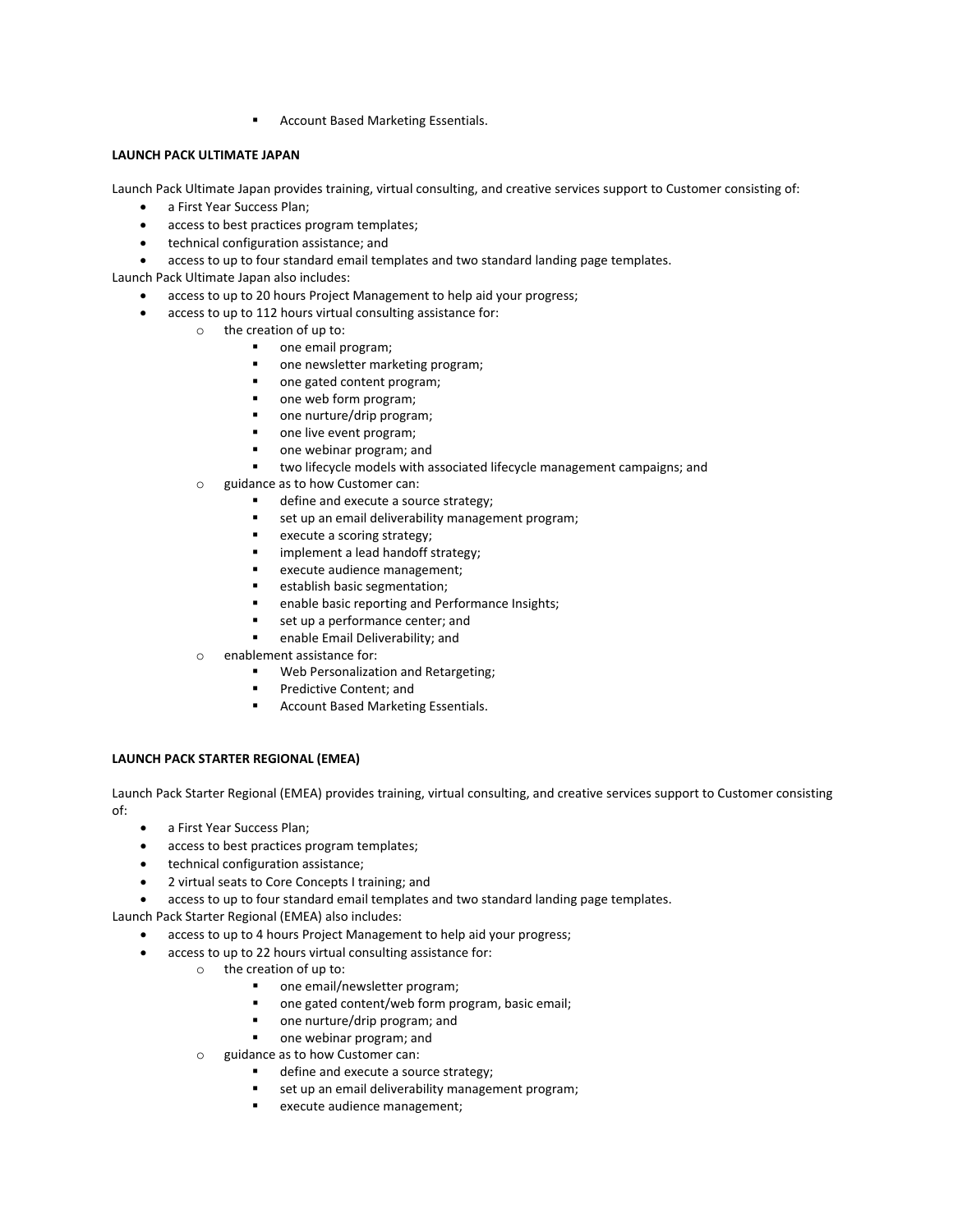- establish basic segmentation; and
- enable basic reporting and Performance Insights.

# **LAUNCH PACK SELECT REGIONAL (EMEA & ANZ)**

Launch Pack Select Regional (EMEA) provides training, virtual consulting, and creative services support to Customer consisting of:

- a First Year Success Plan;
- access to best practices program templates;
- technical configuration assistance;
- 2 virtual seats to Core Concepts I training; and
- access to up to four standard email templates and two standard landing page templates.

Launch Pack Select Regional (EMEA) also includes:

- access to up to 6 hours Project Management to help aid your progress;
- a 2-day Program Development onsite;
- access to up to 22 hours virtual consulting assistance for:
	- o the creation of up to:
		- one email/newsletter program;
		- one gated content/web form program;
		- one nurture/drip program;
		- one live event program; and
		- **n** one webinar program; and
	- o guidance as to how Customer can:
		- define and execute a source strategy;
		- set up an email deliverability management program;
		- **EXECUTE a scoring/lead hand-off strategy;**
		- execute audience management;
		- establish basic segmentation;
		- enable basic reporting and Performance Insights; and
		- set up a performance center; and
	- o enablement assistance on either:
		- Web Personalization; or
		- Account Based Marketing Essentials.

# **LAUNCH PACK PRIME REGIONAL (EMEA & ANZ)**

Launch Pack Prime Regional (EMEA & ANZ) provides training, virtual consulting, and creative services support Customer consisting of:

- a First Year Success Plan;
- access to best practices program templates;
- technical configuration assistance;
- 2 virtual seats to Core Concepts I training; and
- access to up to four standard email templates and two standard landing page templates.

Launch Pack Prime Regional (EMEA & ANZ) also includes:

- access to up to 15 hours Project Management to help aid your progress;
- a two-day onsite for scoring, lead hand-off and lifecycle;
- access to up to 53 hours virtual consulting assistance for:
	- o the creation of up to:
		- one email/newsletter program;
		- one gated content/web form program;
		- one nurture/drip program;
		- one live event program;
		- **n** one webinar program; and
		- one lifecycle model with associated lifecycle management campaigns; and
	- $\circ$  guidance as to how Customer can:
		- define and execute a source strategy;
		- set up an email deliverability management program;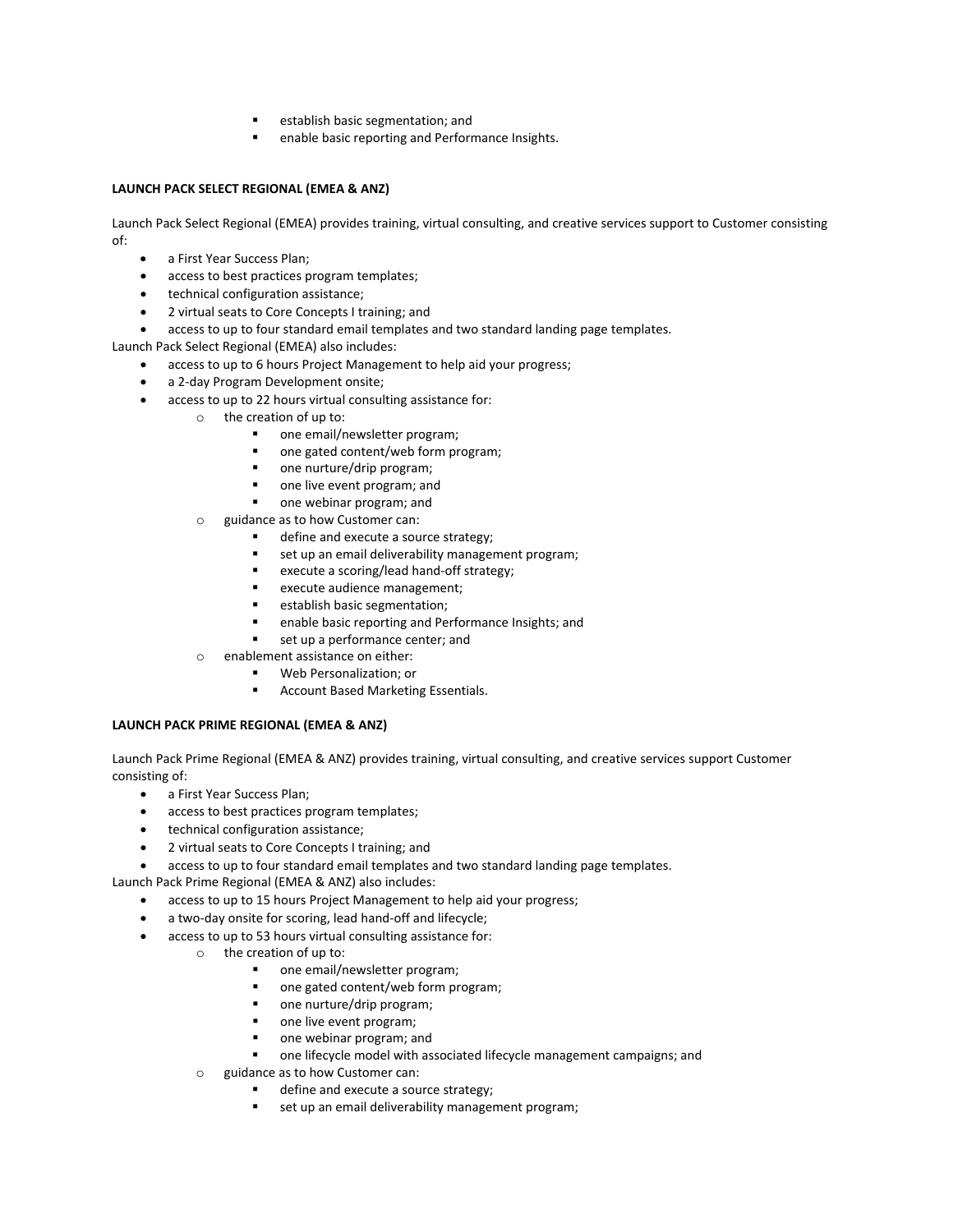- execute a scoring strategy;
- execute audience management;
- establish basic segmentation;
- enable basic reporting and Performance Insights; and
- set up a performance center; and
- o enablement assistance on:
	- Web Personalization and Retargeting;
	- Predictive Content; and
	- Account Based Marketing Essentials.

# **LAUNCH PACK ULTIMATE REGIONAL (EMEA & ANZ)**

Launch Pack Ultimate Regional (EMEA & ANZ) provides training, virtual consulting, and creative services support to Customer consisting of:

- a First Year Success Plan;
- access to best practices program templates;
- technical configuration assistance;
- 2 virtual seats to Core Concepts I training; and
- access to up to four standard email templates and two standard landing page templates.

Launch Pack Ultimate Regional (EMEA & ANZ) also includes:

- access to up to 20 hours Project Management to help aid your progress;
- up to 3 onsite workshops as follows:
	- o a 1-day digital strategy onsite;
	- o a 2-day program development onsite; and
	- o a 2-day scoring & lifecycle onsite.
- access to up to 63 hours virtual consulting assistance for:
	- o the creation of up to:
		- one email program;
		- one newsletter marketing program;
		- one gated content program;
		- one web form program;
		- one nurture/drip program;
		- one live event program;
		- one webinar program; and
		- two lifecycle models with associated lifecycle management campaigns; and
	- o guidance as to how Customer can:
		- **define and execute a source strategy;**
		- set up an email deliverability management program;
		- **execute a scoring strategy;**
		- implement a lead handoff strategy;
		- execute audience management;
		- establish basic segmentation;
		- enable basic reporting and Performance Insights;
		- set up a performance center; and
		- enable Email Deliverability; and
	- o enablement assistance on:
		- Web Personalization and Retargeting;
		- Predictive Content; and
		- **Account Based Marketing Essentials.**

## **LAUNCH PACK STARTER FRANCE**

Launch Pack Starter France provides training, virtual consulting, and creative services support to Customer consisting of:

- a First Year Success Plan;
- access to best practices program templates;
- technical configuration assistance;
- access to up to four standard email templates and two standard landing page templates.

Launch Pack Starter France also includes: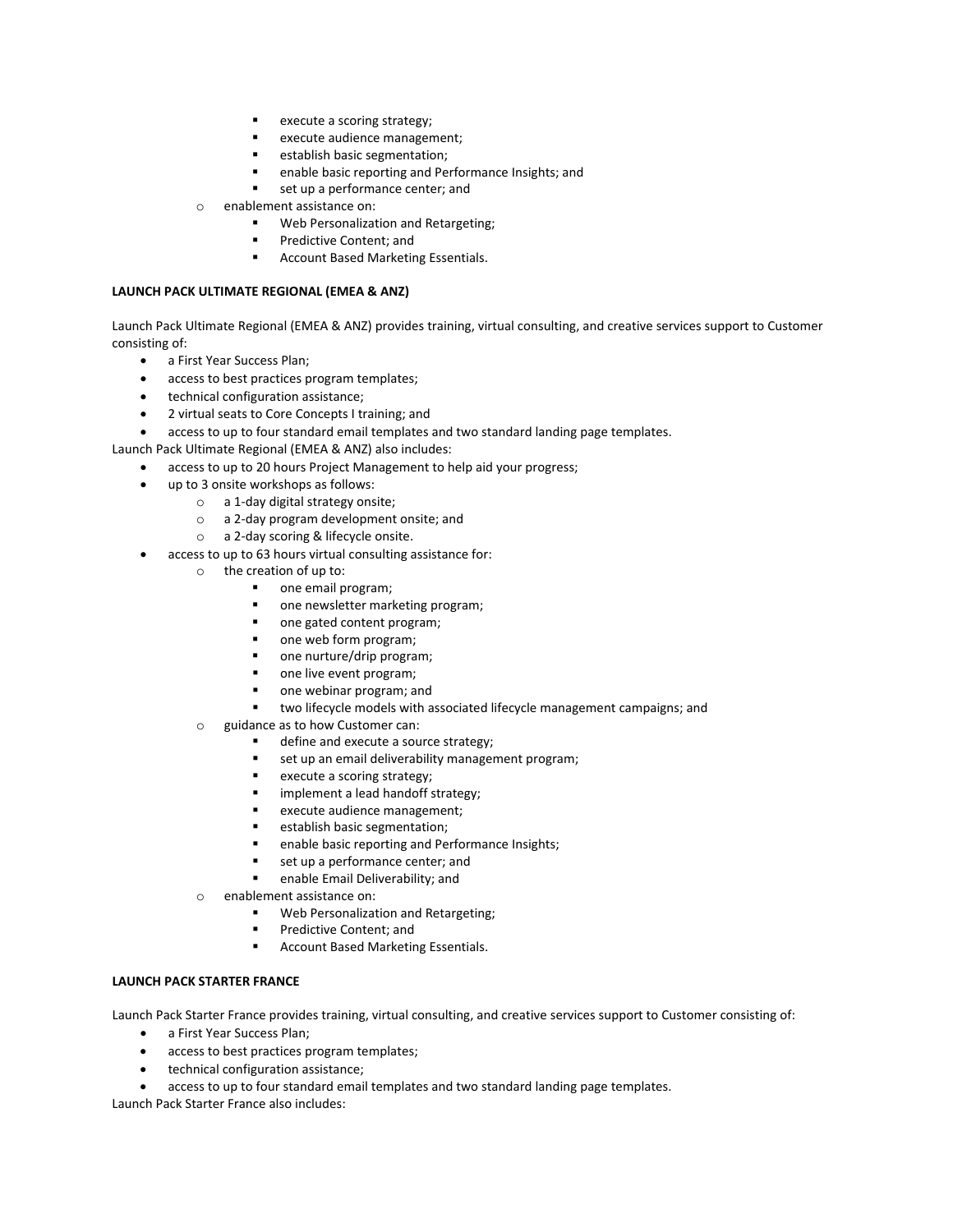- access to up to 4 hours Project Management to help aid your progress;
- access to up to 30 hours virtual consulting assistance for:
	- o the creation of up to:
		- one email/newsletter program;
		- one gated content/web form program, basic email;
		- one nurture/drip program; and
		- one webinar program; and
	- o guidance as to how Customer can:
		- define and execute a source strategy;
		- set up an email deliverability management program;
		- execute audience management;
		- establish basic segmentation; and
		- enable basic reporting and Performance Insights.

## **LAUNCH PACK SELECT FRANCE**

Launch Pack Select France provides training, virtual consulting, and creative services support to Customer consisting of:

- a First Year Success Plan;
- access to best practices program templates;
- technical configuration assistance; and
- access to up to four standard email templates and two standard landing page templates.

Launch Pack Select France also includes:

- access to up to 6 hours Project Management to help aid your progress;
- a 2-day Program Development onsite;
- access to up to 30 hours virtual consulting assistance for:
	- o the creation of up to:
		- one email/newsletter program;
		- one gated content/web form program;
		- one nurture/drip program;
		- **•** one live event program; and
		- one webinar program;
		- o guidance as to how Customer can:
			- define and execute a source strategy;
			- **set up an email deliverability management program;**
			- execute a scoring/lead hand-off strategy;
			- **EXECUTE audience management;**
			- establish basic segmentation;
			- enable basic reporting and Performance Insights; and
			- set up a performance center; and
		- o enablement assistance on either:
			- Web Personalization; or
				- Account Based Marketing Essentials.

## **LAUNCH PACK PRIME FRANCE**

Launch Pack Prime France provides training, virtual consulting, and creative services support to Customer consisting of:

- a First Year Success Plan;
- access to best practices program templates;
- technical configuration assistance; and
- access to up to four standard email templates and two standard landing page templates.

Launch Pack Prime France also includes:

- access to up to 15 hours Project Management to help aid your progress;
- a two-day onsite for scoring, lead hand-off and lifecycle;
- access to up to 61 hours virtual consulting assistance for:
	- o the creation of up to:
		- one email/newsletter program;
		- one gated content/web form program;
		- one nurture/drip program;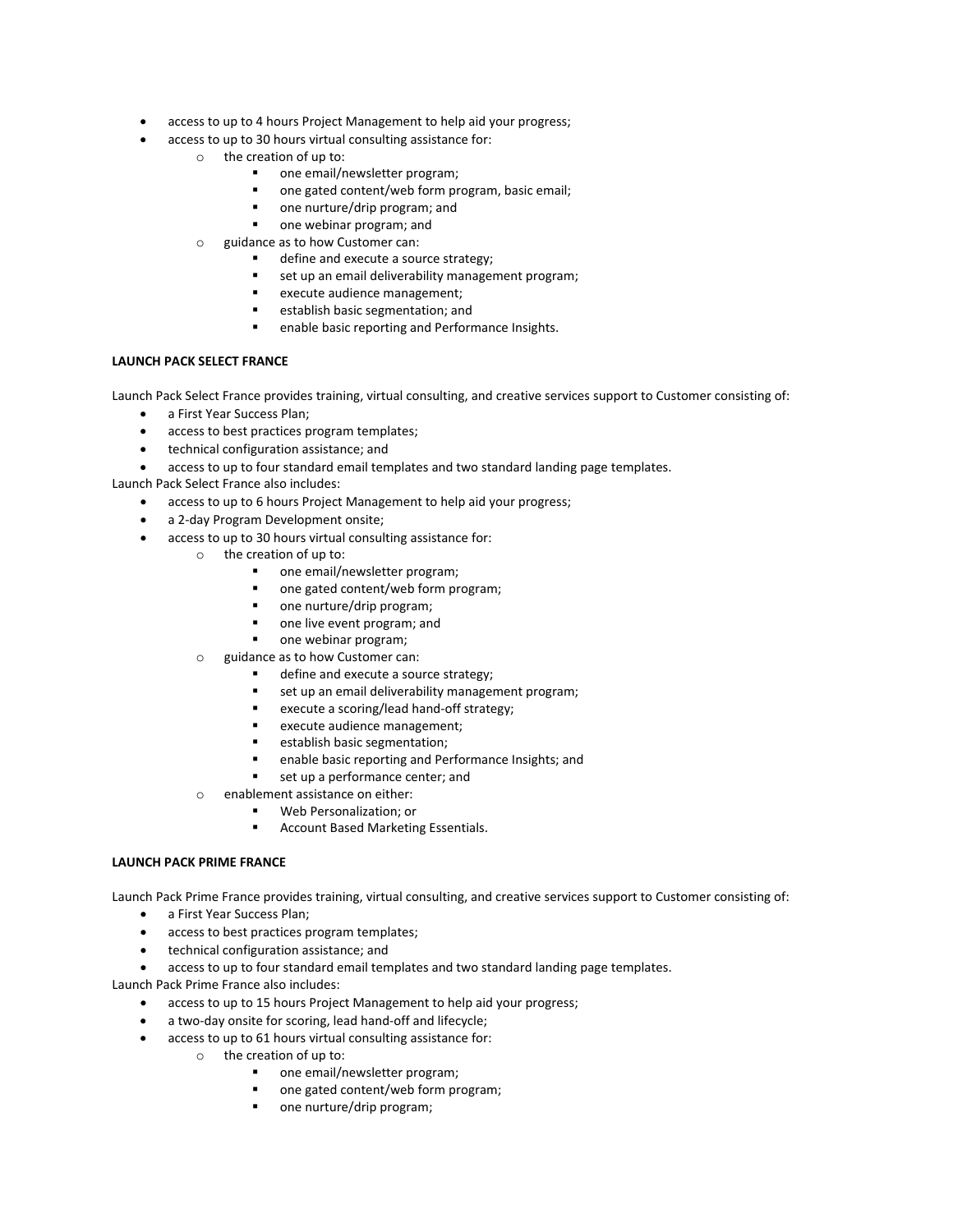- one live event program;
- one webinar program; and
- one lifecycle model with associated lifecycle management campaigns;
- o guidance as to how Customer can:
	- define and execute a source strategy;
	- set up an email deliverability management program;
	- execute a scoring strategy;
	- **EXECUTE audience management;**
	- **EXEC** establish basic segmentation;
	- enable basic reporting and Performance Insights; and
	- set up a performance center; and
- o enablement assistance on:
	- Web Personalization and Retargeting;
	- Predictive Content; and
	- Account Based Marketing Essentials.

## **LAUNCH PACK ULTIMATE FRANCE**

Launch Pack Ultimate France provides training, virtual consulting, and creative services support to Customer consisting of:

- a First Year Success Plan;
- access to best practices program templates;
- technical configuration assistance;
- access to up to four standard email templates and two standard landing page templates.

Launch Pack Ultimate France also includes:

- access to up to 20 hours Project Management to help aid your progress;
- up to 3 onsite workshops as follows:
	- o a 1-day digital strategy onsite;
	- o a 2-day program development onsite; and
	- o a 2-day scoring & lifecycle onsite.
- access to up to 71 hours virtual consulting assistance for:
	- o the creation of up to:
		- **•** one email program;
		- one newsletter marketing program;
		- one gated content program;
		- one web form program;
		- one nurture/drip program;
		- one live event program;
		- one webinar program; and
		- two lifecycle models with associated lifecycle management campaigns;
	- o guidance as to how Customer can:
		- define and execute a source strategy;
		- set up an email deliverability management program;
		- **execute a scoring strategy;**
		- **·** implement a lead handoff strategy;
		- execute audience management;
		- establish basic segmentation;
		- **EXEC** enable basic reporting and Performance Insights;
		- set up a performance center; and
		- Email Deliverability; and
	- o enablement assistance on:
		- Web Personalization and Retargeting;
		- Predictive Content; and
		- Account Based Marketing Essentials.

## **BIZIBLE TIER 1 LAUNCH PACK - EMEA**

The Bizible Tier 1 launch pack is virtual consulting comprised of: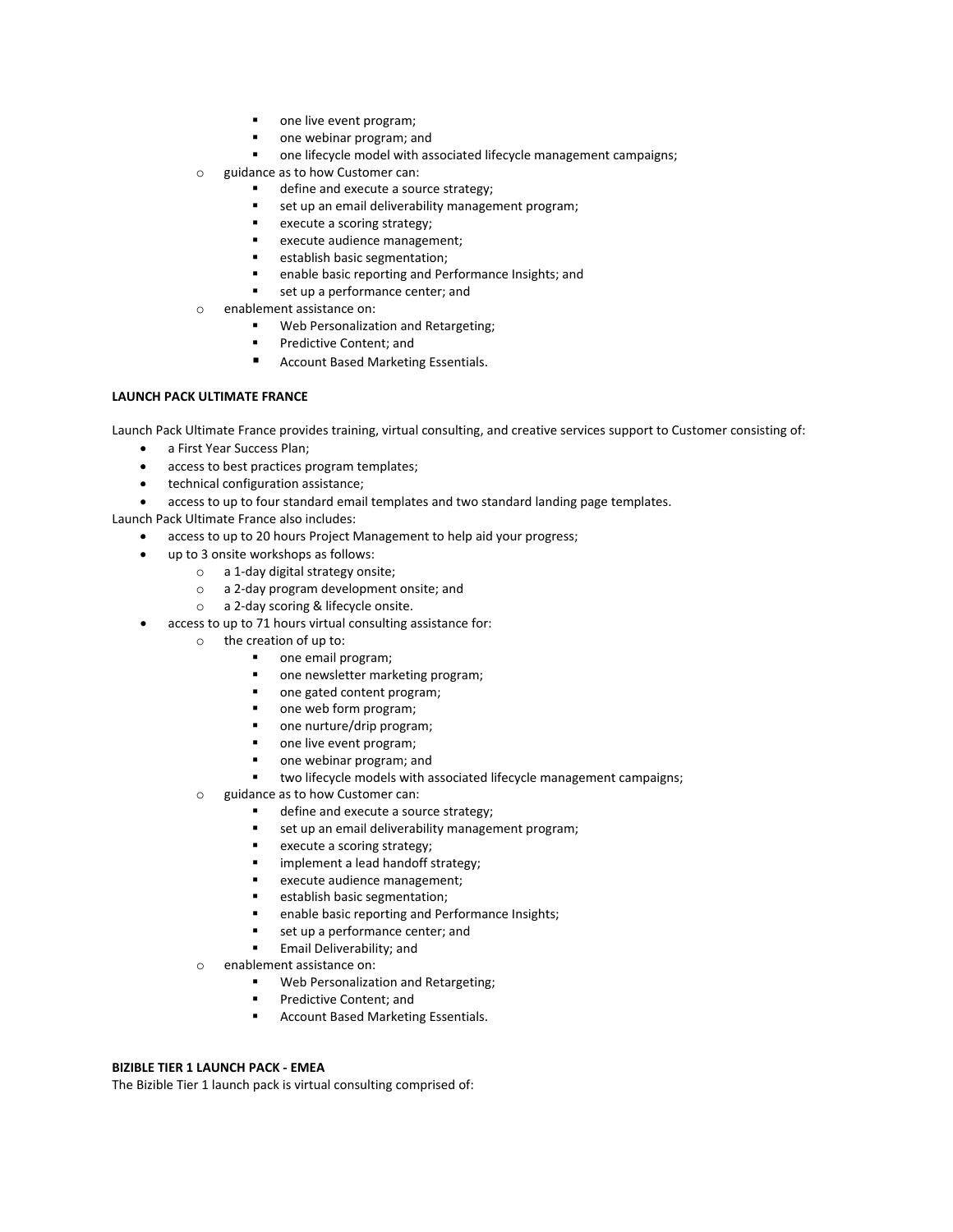- reviewing the technical implementation, which includes CRM package installation in production, a temporary sandbox environment (if needed based on Customer's purchased entitlements or Adobe's discretion), JavaScript deployment, and ads account connections;
- customizing your Bizible account with your different marketing channels and creating rules for online channels, offline channels, and the creation of applicable touchpoints;
- creating segmentation for customized reporting within Bizible Discover;
- performing data reviews by leveraging pre-built reports in the CRM; and
- leveraging pre-built dashboards and tiles for in-depth report training within Bizible Discover.

**BIZIBLE TIER 2 LAUNCH PACK - EMEA** The Bizible Tier 2 launch pack is virtual consulting comprised of:

- reviewing the technical implementation, which includes CRM package installation in production, a temporary sandbox environment (if needed based on Customer's purchased entitlements or Adobe's discretion, JavaScript deployment, and ads account connections;
- customizing your Bizible account with your different marketing channels and creating rules for online channels, offline channels, and the creation of applicable touchpoints;
- creating segmentation for customized reporting within Bizible Discover;
- performing data reviews by leveraging pre-built reports in the CRM;
- leveraging pre-built dashboards and tiles for in-depth report training within Bizible Discover;
- reviewing your funnel stages to understand what pivotal milestones you want to include in a custom attribution model, including defining the weight of these milestones using your own determined weighting or by leveraging a machine learning model for input into the stage weight;
- mapping leads to your accounts using account-based marketing functionality, providing a predictive engagement score on such accounts, and educating you on such matching functionality and how such scores are calculated;
- if you are leveraging multiple currencies for revenue or cost reporting across your CRM or ad spend, configuring your account to support the multiple currencies leveraged, and identifying the currency for reporting and reviewing the process for uploading cost relative to the currency that is being leveraged; and
- training you on how to interpret the data relative to the stages in your funnel and informing you how the Bizible tiles are calculated and visualized for your data set.

**BIZIBLE TIER 3 LAUNCH PACK - EMEA** The Bizible Tier 3 launch pack is is virtual consulting comprised of:

- reviewing the technical implementation, which includes CRM package installation in production, a temporary sandbox environment (if needed based on Customer's purchased entitlements or Adobe's discretion, JavaScript deployment, and ads account connections;
- customizing your Bizible account with your different marketing channels and creating rules for online channels, offline channels, and the creation of applicable touchpoints;
- creating segmentation for customized reporting within Bizible Discover;
- performing data reviews by leveraging pre-built reports in the CRM;
- leveraging pre-built dashboards and tiles for in-depth report training within Bizible Discover;
- reviewing your funnel stages to understand what pivotal milestones you want to include in a custom attribution model, including defining the weight of these milestones using your own determined weighting or by leveraging a machine learning model for input into the stage weight;
- mapping leads to your accounts using account-based marketing functionality, providing a predictive engagement score on such accounts, and educating you on such matching functionality and how such scores are calculated;
- if you are leveraging multiple currencies for revenue or cost reporting across your CRM or ad spend, configuring your account to support the multiple currencies leveraged, and identifying the currency for reporting and reviewing the process for uploading cost relative to the currency that is being leveraged; and
- training you on how to interpret the data relative to the stages in your funnel and informing you how the Bizible tiles are calculated and visualized for your data set; and
- training on the tiles in Bizible's Advanced Persona Boards and the customization allowed through our filtering capabilities; and
- if you have licensed the Bizible data warehouse, reviewing the structure and table available through Snowflake.

# **WEB PERSONALIZATION LAUNCH PACK – EMEA**

The Web Personalization Launch Pack provides up to 15 hours of virtual consulting with a Marketo consultant to set up the Web Personalization and Retargeting features of Adobe Marketo Engage and assist you with configuring your initial campaigns and reporting.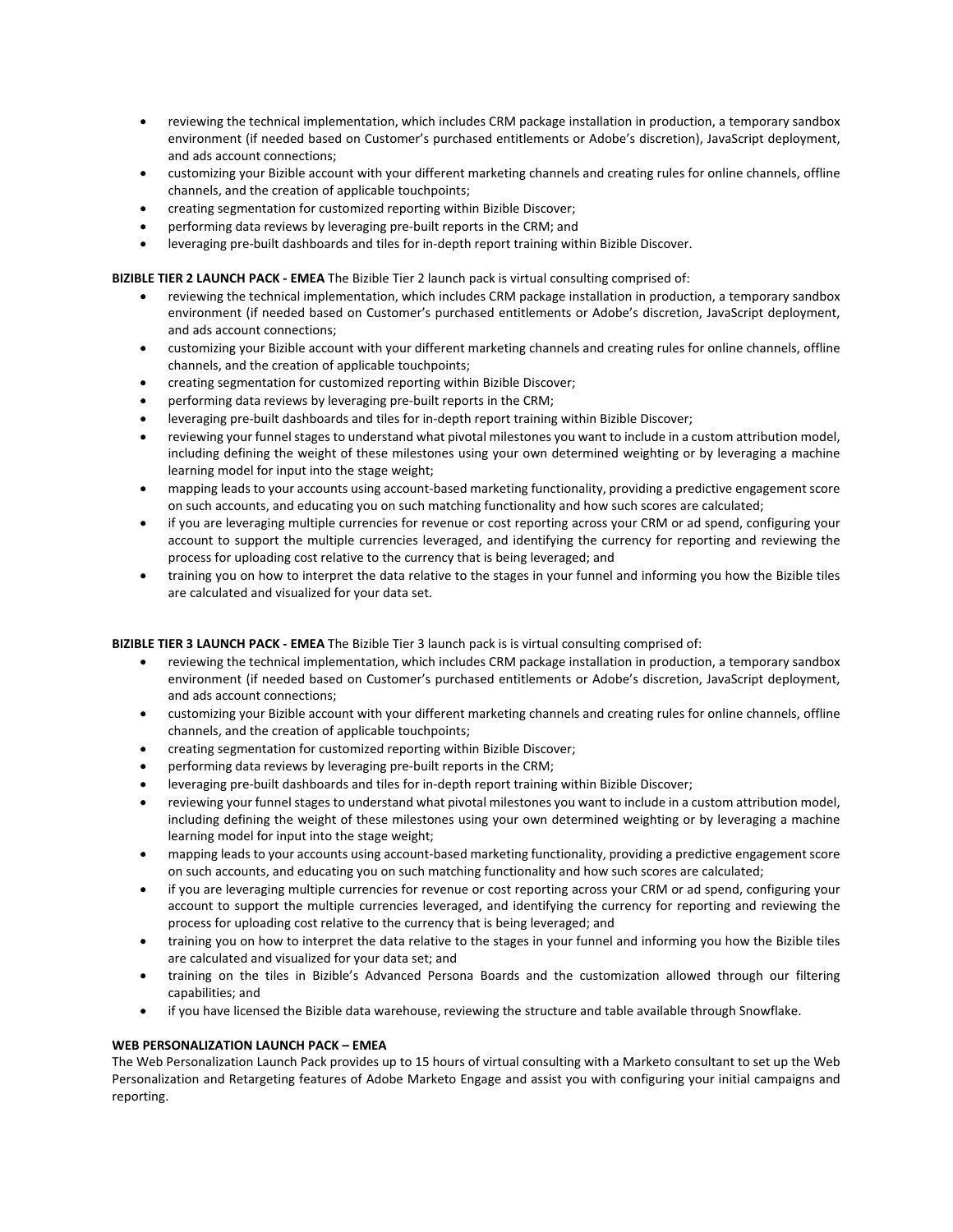## **WEB PERSONALIZATOIN AND PREDICTIVE CONTENT STRATEGY & CAMPAIGN CONFIGURATION – EMEA**

Marketo will deliver a 2-day discovery workshop at your site to gather your goals, review common web personalization use cases, and define the steps to build up to 3 personalized campaigns with predictive content (if applicable). Marketo will help you outline the audiences, campaign strategies, and tactics for use cases that fit your stated objectives. A consultant will deliver up to 30 hours of virtual consulting to help you configure your initial campaigns. Travel and living expenses of any on-site consulting are not included in the price and will be billed separately.

#### **TARGET ACCOUNT MANAGEMENT LAUNCH PACK - EMEA**

The Marketo Engage Account-Based Marketing (ABM) Essentials Launch Pack includes up to 16 hours one-on-one virtual consulting to help you start using foundational ABM features. Services include best practices advice, creating target account lists and cross-channel account marketing programs, and measuring results of ABM activities.

#### **SALES CONNECT LAUNCH PACK - EMEA**

The Marketo Sales Connect Launch Pack provides advice and guidance to help you setup and integrate Marketo Sales Connect into your email, CRM and Adobe Marketo Engage instance. You'll learn how to develop email and campaign templates and how to use Marketo Sales Connect analytics to understand your team's activity and to optimize performance. We'll also share best practices in campaigns and deliverability.

#### **AUTOMERGE SOLUTION SETUP**

This is a one-time service to set up the ongoing Adobe Marketo Engage deduplication solution. Service includes defining the deduplication scenarios, merge rules, setup and testing. Configuration changes after setup shall incur an additional charge.

#### **PURPOSEFUL DUPLICATE SYNCH SETUP**

This is a one-time service to set up the ongoing Adobe Marketo Engage purposeful duplicate sync solution. Service includes defining the duplication logic, fields to be kept in sync, setup, and testing. Configuration changes after setup shall incur an additional charge.

#### **DATA TRANSFER HUB – FILE IMPORT SOLUTION SETUP**

This is a one-time service to set up the Adobe Marketo Engage Data Transfer Hub Import solution. Service includes the setup to import up to three delimited data files containing Person or Custom Object data into an Adobe Marketo Engage instance via the Marketo REST API. More files can be transferred for an additional service fee. Configuration changes after setup shall incur an additional charge.

#### **DATA TRANSFER HUB – FILE EXPOERT SOLUTION SET-UP**

This is a one-time service to set up the Adobe Marketo Engage Data Transfer Hub Export solution. Service includes the setup to export up to three delimited data files containing Person data from an Adobe Marketo Engage instance via the Marketo REST API. More files can be transferred for an additional service fee. Configuration changes after setup shall incur an additional charge.

#### **ONGOING ACTIVITY EXPORT SETUP**

This is a one-time service to set up the ongoing Adobe Marketo Engage Activity Export solution. Service includes defining up to 25 activity types to export, setup, and testing. There will be a separate file for each activity. Setup includes one-time export of historical activity data. Service includes set-up of one file for an ongoing export of records (Marketo only, CRM Leads and Contacts) if needed. Configuration changes after setup shall incur an additional charge.

## **SCRIPTED ELOQUA MIGRATION**

This service includes the automated migration of images, landing pages, emails, contacts and activities from Eloqua to Adobe Marketo Engage, up to 400 emails, 200 landing pages, 6000 images, and 1,500,000 Contacts from a file provided by Customer. Manual migration of other assets—such as Programs, Smart Campaigns and Forms—is not included in this package.

#### **DELIVERABILITY LAUNCH PACK**

This service consists of deliverability consulting for each of (a) Dedicated IP, or (b) Deliverability Tools, Reputation, and Email Informant. One unit of service will be sold applied to each of the foregoing Adobe Marketo Engage services. The consultant for the Dedicated IP service shall provide coaching and consulting on IP warm up, DNS entries required to brand Customer's new dedicated IP, setup and activation of the Dedicated IP, and a check in during warm up with a deliverability expert. This service is required with all purchases of the Dedicated IP service. The consultant for Deliverability Tools, Reputation, and Email Informant